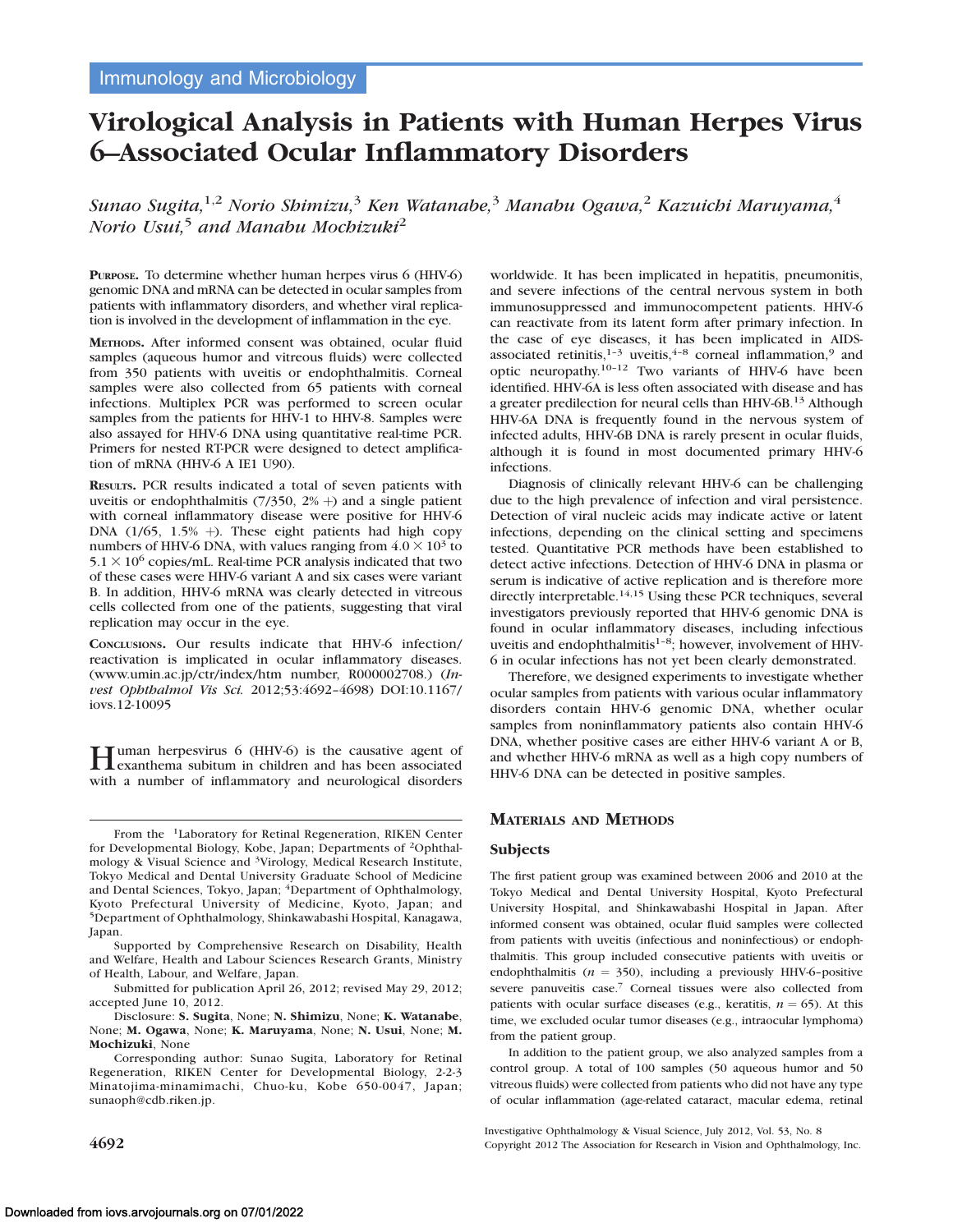



FIGURE 1. Amplification of HHV-6–specific DNA and mRNA. (A) TaqMan probes and primers used to amplify HHV-6 DNA (HHV-6A and HHV-6B). HHV-6 subtypes were identified using PCR with variantspecific primers and probes (lower graph). (B) Nested RT-PCR primers were designed to amplify HHV-6A mRNA.

detachment, idiopathic macular hole, or idiopathic epiretinal membrane).

The research followed the tenets of the Declaration of Helsinki and all study protocols were approved by the Institutional Ethics Committee of Tokyo Medical and Dental University. A clinical trial registration was conducted and information is available at www.umin.

|   | Case Age Sex Eye | <b>Initial Diagnosis</b>                                                                                                                                                                              | VA IOP        |                | Cornea              | $\overline{\mathbf{A}}$ | <b>KPs</b>      | $\boldsymbol{\mathsf{S}}$ | Fundus                                         | Bacterial Examination*    | <b>Final Diagnosis</b>                |
|---|------------------|-------------------------------------------------------------------------------------------------------------------------------------------------------------------------------------------------------|---------------|----------------|---------------------|-------------------------|-----------------|---------------------------|------------------------------------------------|---------------------------|---------------------------------------|
|   | 75 / Male        | Pan-uveitis                                                                                                                                                                                           | 0.02          |                | None                |                         |                 |                           | Hypopyon Mutton fat Grade III Retinal exudates | Culture $(-)$ / PCR $(-)$ | Ocular toxocariasis                   |
|   | 64 / Female      | Corneal endothelitiis                                                                                                                                                                                 |               |                | Edema               | Cell 2+                 | Mutton fat      | None                      | None                                           | $PCR$ (-)                 | HSV-1 corneal endothelitiis           |
|   | 70 / Male        | Bacterial                                                                                                                                                                                             |               |                | None                | Hypopyon                | Fine            |                           | Grade III Retinal necrosis                     | Culture $(+)$ / PCR $(+)$ | Endogenous                            |
|   |                  | endophthalmitis                                                                                                                                                                                       |               |                |                     |                         |                 |                           |                                                |                           | endophthalmitis                       |
|   | 74 / Female      | Idiopathic uveitis                                                                                                                                                                                    | $\frac{8}{3}$ |                | None                | $Cell1+$                | None            | Grade II                  | None                                           | PCR $(+)$                 | endophthalmitis<br>Late postoperative |
|   | 79 / Female      | <b>Bacterial</b>                                                                                                                                                                                      | mm            | $\frac{1}{2}$  | None                | Hypopyon Fine           |                 | Grade II                  | Retinal exudates,                              | Culture $(+)$ / PCR $(+)$ | Acute postoperative                   |
|   |                  | endophthalmitis                                                                                                                                                                                       |               |                |                     |                         |                 |                           | hemorrhage                                     |                           | endophthalmitis                       |
|   | 71 / Female      | Necrotic retinitis                                                                                                                                                                                    | 0.04          | $\overline{c}$ | None                | None                    | None            | None                      | Retinal necrosis,                              | $PCR(-)$                  | Cytomegalovirus retinitis             |
|   |                  |                                                                                                                                                                                                       |               |                |                     |                         |                 |                           | hemorrhage                                     |                           |                                       |
|   | 24 / Female      | Posner-Schlossman                                                                                                                                                                                     | 1.2           | 24             | None                | $Cell 1+$               | Mutton fat None |                           | None                                           | PCR $(-)$                 | Idiopathic uveitis                    |
|   |                  | synd.                                                                                                                                                                                                 |               |                |                     |                         |                 |                           |                                                |                           |                                       |
| œ | 22 / Male        | Karatitis                                                                                                                                                                                             | $0.7$ 15      |                | Infiltration Cell1- |                         | None            | None                      | None                                           | Culture $(-)$ / PCR $(+)$ | Bacterial karatitis                   |
|   |                  | AC, anterior chamber, KPs, keratic precipitates; VA, visual acuity by Landolt Chart; VO, vitreous opacity.<br>* Bacterial examination: Results for bacterial culture and/or PCR (bacterial 16S rDNA). |               |                |                     |                         |                 |                           |                                                |                           |                                       |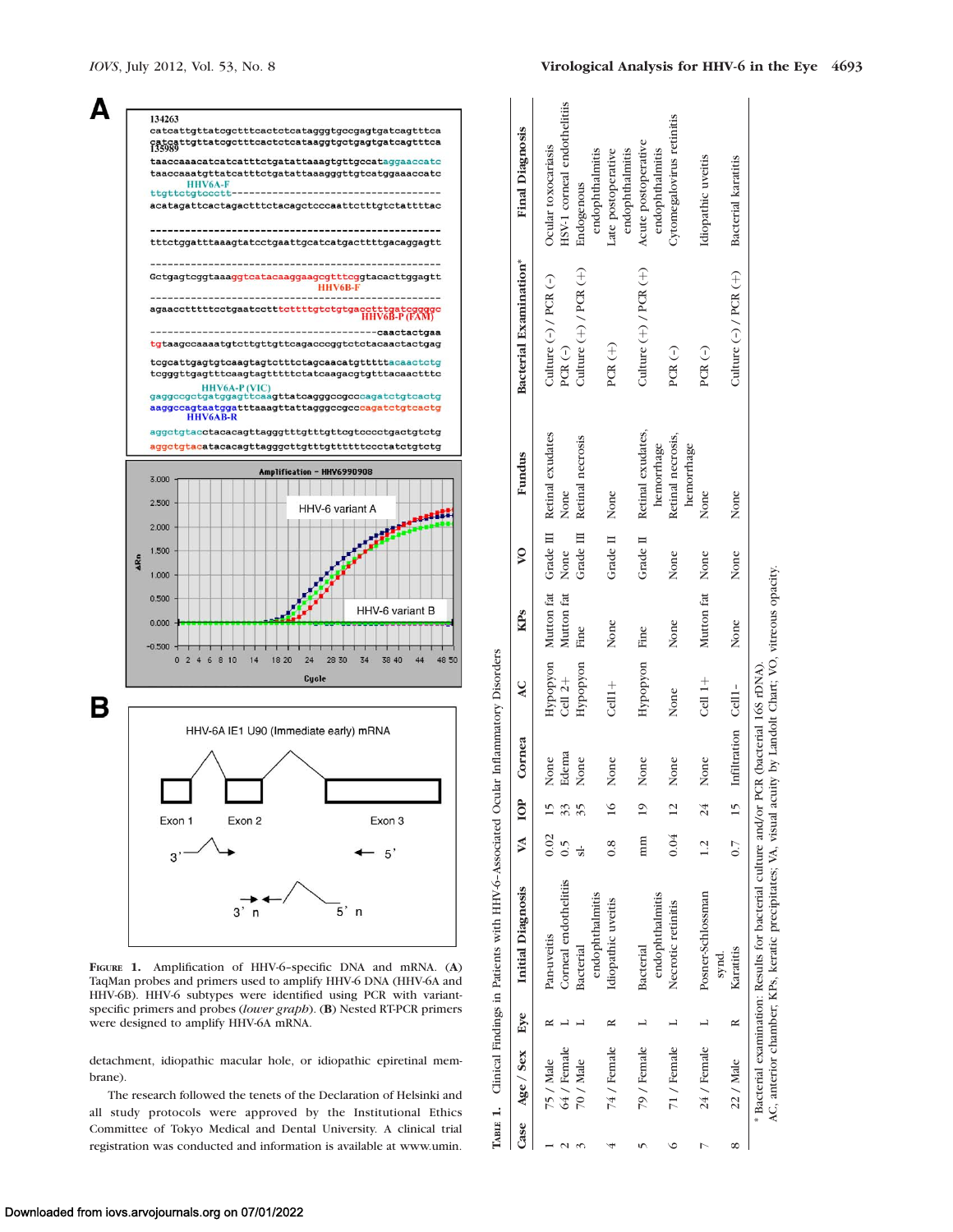| TABLE 2. Virological Analysis and Treatment in Patients with HHV-6-Associated Ocular Inflammatory Disorders |  |
|-------------------------------------------------------------------------------------------------------------|--|
|-------------------------------------------------------------------------------------------------------------|--|

| Case           | Ocular<br>Sample | <b>HHV</b><br>Genome | Viral Copy No. by Real-Time PCR                                        | HHV-6A<br>or B | <b>Treatment</b>      |
|----------------|------------------|----------------------|------------------------------------------------------------------------|----------------|-----------------------|
| 1              | Aqh              | HHV-6                | HHV-6: $2.4 \times 10^6$ copies/mL                                     | HHV-6A         | PSL, PPV, VCV, VGV    |
|                | VF               | HHV-6, EBV           | HHV-6: $2.0 \times 10^4$ copies/mL, EBV: <50 copies/mL                 |                |                       |
| <sup>2</sup>   | Aqh              | HHV-6, HSV-1         | HHV-6: $7.5 \times 10^3$ copies/mL, HSV-1: $2.8 \times 10^5$ copies/mL | HHV-6B         | <b>VGV</b>            |
| 3              | VF               | HHV-6                | HHV-6: $5.1 \times 10^6$ copies/mL                                     | HHV-6B         | PPV, SA, IAI          |
| $\overline{4}$ | <b>VF</b>        | HHV-6                | HHV-6: $1.1 \times 10^4$ copies/mL                                     | HHV-6B         | PPV, VGV              |
| 5              | <b>VF</b>        | HHV-6                | HHV-6: $1.1 \times 10^6$ copies/mL                                     | HHV-6B         | PPV, SA, Betametasone |
| 6              | <b>VF</b>        | HHV-6, CMV           | HHV-6: $4.4 \times 10^4$ copies/mL, CMV: $1.6 \times 10^6$ copies/mL   | HHV-6A         | <b>VGV</b>            |
| $\overline{7}$ | Aqh              | HHV-6                | HHV-6: $4.0 \times 10^3$ copies/mL                                     | HHV-6B         | None                  |
| 8              | Cornea           | HHV-6                | HHV-6: $3.9 \times 10^6$ copies/µg · DNA                               | HHV-6B         | Antibiotics           |

Aqh, aqueous humor; IAI, intravitreal antibiotic injection; PPV, pars plana vitrectomy; PSL, prednisolone; SA, systemic antibitotics; VCV, valacyclovir; VF, vitreous fluids; VGV, valganciclovir.

ac.jp/ctr/index/htm with study number of R000002708. The study started in April 2006 and terminated in April 2010.

#### **PCR**

DNA was extracted from samples using an E21 virus minikit (Qiagen, Valencia, CA) installed on a robotic workstation for automated purification of nucleic acids (BioRobot E21, Qiagen). HHV genomic DNA in ocular samples was detected using two independent PCR assays: a qualitative multiplex PCR and a quantitative real-time PCR.16

The multiplex PCR was designed to qualitatively measure genomic DNA of eight human herpes viruses as follows: herpes simplex virus type 1 (HSV-1), type 2 (HSV-2), Varicella-zoster virus (VZV), Epstein-Barr virus (EBV), cytomegalovirus (CMV), and human herpes virus 6 (HHV-6), 7 (HHV-7), and 8 (HHV-8). PCR was performed using a LightCycler (Roche, Rotkrevz, Switzerland). Primers for HHV-6 were as follows: Forward – ACCCGAGAGATGATTTTGCG and Reverse – GCAGAAGA-CAGCAGCGAGAT. Probes were used as follows: 3'FITC-TAAG-TAACCGTTTTCGTCCCA and LcRed705-5'-GGGTCATTTATGTTATAGA. These primers and probes do not distinguish between HHV-6A and B. PCR conditions, primers, and probes specific for other HHV have been described previously.<sup>17</sup>

Real-time PCR was performed for detection of HHV only, following identification of genomic DNA by multiplex PCR. Real-time PCR was performed using Amplitaq Gold and the Real-Time PCR 7300 system (ABI, Foster City, CA). The sequence of the HHV-6 primers and probes are as follows: Forward – GACAATCACATGCCTGGATAATG and Reverse – TGTAAGCGTGTGGTAATGTACTAA. The probe was AG-CAGCTGGCGAAAAGTGCTGTGC. The primers and probes of other herpes viruses and the PCR conditions have been described previously.16,17 These primers and probes do not distinguish between HHV-6A and B. TaqMan probes and primers used in the HHV-6 DNA amplifications, HHV-6 type A and HHV-6 type B, are shown in Figure 1A. The value of viral copy number in the sample was considered to be significant when more than 50 copies/mL were observed.

## RT-PCR

The primers for nested RT-PCR were designed to detect mRNA (HHV-6 A IE1 U90 immediate early) as follows: first PCR Forward – GATGAACGTATGCAAGACTACC and ATGAACATGGATTGTTGCTG and Reverse – CAGCGGACTGAGCAGCTA; nested PCR Forward – CCGATCCAATGATGGAAGAA and Reverse – CAGCGGACTGAGCAGC-TA (Fig. 1B). A one-step RT-PCR was performed on 100 ng of total RNA with 0.5 µM of each primer and SuperScript III One-Step RT-PCR with platinum Taq (Life Technologies Co., Tokyo, Japan) in a final volume of 50 µL. Samples were reverse transcribed for 30 minutes at  $54^{\circ}$ C and amplified for 40 cycles consisting of denaturation for 15 seconds at 94 $^{\circ}$ C, annealing for 30 seconds at 54 $^{\circ}$ C, and polymerization for 20 seconds at 72°C. Following identification of a PCR product of 340 bp, nested PCR was performed on 1 µL of the first PCR solution using 0.5

µM of each primer and 200 mM deoxynucleotide triphosphates and 1.25 U of Taq DNA polymerase (Thermo Fisher Scientific, Tokyo, Japan). Monoclonal antibody (anti-taq high: Toyobo Life Science, Tokyo, Japan) was used at 0.25 µg in a buffer containing 75 mM Tris-HCl (pH = 8.8), 0.01% Tween-20, 20 mM (NH<sub>4</sub>)<sub>2</sub>SO<sub>4</sub>, and 1.5 mM MgCl<sub>2</sub> in a final volume of 50 µL. Twenty cycles of amplification consisting of denaturation for 15 seconds at 94°C, annealing for 30 seconds at 55°C, and polymerization for 15 seconds at  $72^{\circ}$ C were performed to give a positive PCR product of 198 bp.

All ocular samples were tested for the presence of  $\beta$ -actin as an internal control. β-Actin mRNA RT-PCR was performed on 100 ng of total RNA with 0.5 µM each primer and SuperScript III One-Step RT-PCR with platinum Taq in a final volume of 50 µL (Forward-CTTCCTTCCTGGGCAT and Reverse-TCTTCATTGTGCTGGGT). Samples were reverse transcribed for 30 minutes at  $55^{\circ}$ C followed by 40 cycles of denaturation for 30 seconds at 94°C, annealing for 30 seconds at 60 $\degree$ C, and polymerization for 1 minute at 72 $\degree$ C on a thermal cycler TP-400 instrument (Takara Bio Inc., Tokyo, Japan). Raji cell lines were used as a positive control, and MOLT-4 cells were used as a negative control. PCR products were analyzed using 2% agarose gel electrophoresis and ethidium bromide staining and the positive product was 215 bp.

## **RESULTS**

## Detection of HHV-6 Genomic DNA in Patients with Uveitis, Endophthalmitis, and Ocular Surface **Diseases**

We first performed multiplex PCR to screen for 8 HHVs after collecting intraocular samples from patients with various ocular inflammatory diseases. PCR results indicated that 7 (2%) of 350 patients with uveitis or endophthalmitis were positive for HHV-6 DNA. In addition, 1 (1.5%) of 65 patients tested positive for HHV-6 in a corneal tissue sample. These HHV-6–positive cases together with clinical findings are summarized in Tables 1 and 2. These eight HHV-6–positive patients were clinically suspected to have HHV-6–associated infectious diseases based on the detection of HHV-6 genome in ocular fluid or corneal tissue samples. HHV-6 DNA was not detected in any of the 100 control samples that were collected from patients without ocular inflammation.

The clinical features observed in HHV-6–positive cases at their initial presentation are summarized in Table 1. Almost all of the patients with uveitis and endophthalmitis had active ocular inflammation, that is, there were anterior chamber cells (except case 6), keratic precipitates (except cases 4 and 6), vitreous opacity (except cases 2 and 7), and fresh retinal exudates/necrosis (except cases 2, 4, and 7). In the single patient with HHV-6<sup>+</sup> keratitis (case 8 in Table 1), corneal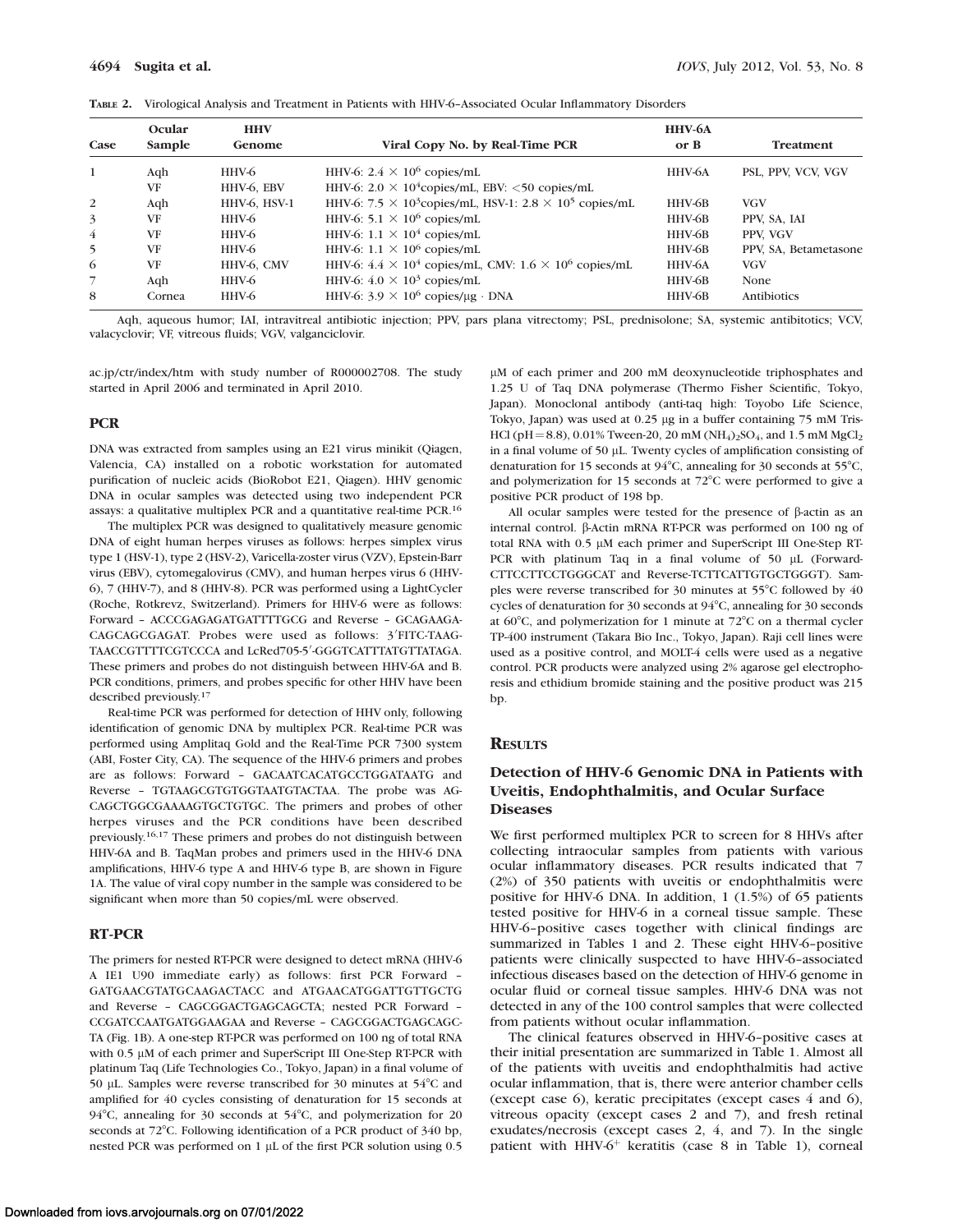## IOVS, July 2012, Vol. 53, No. 8 Virological Analysis for HHV-6 in the Eye 4695



FIGURE 2. Slit-lamp and fundus photographs for HHV-6 infections. (A) Case 1: A case of ocular toxocariasis. Slit-lamp examination of right eye (RE) disclosed ciliary injection, moderate mutton-fat keratic precipitates (KPs), and severe anterior chamber cells with hypopyon (arrow). Funduscopic examination of the RE revealed dense vitreous opacities and yellowish white massive retinal lesions (arrow) in the peripheral fundus. HHV-6 DNA was detected in both aqueous humor and vitreous samples. (B) Case 2: A case of HSV-1-associated corneal endotheliitis. Slit-lamp examination of left eye (LE) disclosed pigmented mutton-fat– like KPs with high intraocular pressure, mild anterior chamber cells, and small-size corneal stromal edema (arrow). HSV-1 and HHV-6 DNA were detected in aqueous humor, but other HHV-DNA, such as VZV and CMV, was not detected. (C) Case 4: A case of late postoperative endophthalmitis. This patient with Vogt-Koyanagi-Harada disease had postcataract surgery 6 months earlier. Slit-lamp examination of RE disclosed ciliary injection and mild anterior chamber cells. White plaque (arrow) on the intraocular lens and mild inflammation were seen, and an aqueous humor sample was obtained. HHV-6 DNA and Propionibacterium acnes DNA were detected in the aqueous humor sample. The final diagnosis was P. acnes-associated late postoperative endophthalmitis. (D) Case 8: A case of bacterial keratitis. Slit-lamp examination of RE disclosed keratitis (arrow) with ciliary injection. A corneal infiltration with epithelial defect was observed and a high copy number of HHV-6 DNA was detected in corneal tissue samples.

infection, such as corneal epithelial ulcer and ciliary injection, was indicated. Representative findings including slit-lamp or fundus photographs for HHV-6–positive cases are shown in Figure 2. In addition, ocular samples from all patients were subjected to bacterial examinations, including conventional bacterial culture and bacterial broad-range PCR (bacterial 16S  $rDNA$ <sup>18</sup> (Table 1). The final diagnoses were as follows: case 1, ocular toxocariasis; case 2, HSV-1 corneal endotheliitis; case 3, endogenous endophthalmitis; case 4, late postoperative endophthalmitis; case 5, acute postoperative endophthalmitis; case 6, CMV retinitis; case 7, idiopathic uveitis; case 8, bacterial keratitis (Table 1).

We next summarized the virological analysis of ocular samples from these eight HHV-6–positive patients (3 aqueous humor, 5 vitreous fluids, and 1 corneal tissue) in Table 2. Multiplex PCR was used to detect HHV infection (HSV-1, HSV-2, VZV, EBV, CMV, HHV-6, HHV-7, and HHV-8). HHV-6 was found together with EBV (only case 1), HSV-1 (only case 2), or CMV (only case 6). Figure 3 is representative of the results of the multiplex PCR where HHV-6 DNA was detected in aqueous and vitreous fluid from case 1. HHV DNA in nine ocular samples from eight cases was also measured by real-time PCR. These patients had high copy numbers of HHV-6 DNA, with values ranging from  $4.0 \times 10^3$  to  $5.1 \times 10^6$  copies/mL (Table 2), suggesting that viral replication may occur in the eye. Following diagnosis, 4 patients received antiviral treatment (i.e., valacyclovir or valganciclovir), which controlled their ocular inflammation (Table 2).

## Detection of HHV-6 Variant A or B in Patients with HHV-6–Associated Ocular Inflammatory Disorders

HHV-6 can be classified into two groups: a variant A (HHV-6A) and a variant B (HHV-6B).<sup>13</sup> Distinguishing between HHV-6 subtypes is mainly accomplished using PCR techniques, including melting  $curve<sup>19</sup>$  or variant-specific primers.<sup>20</sup> Therefore, we next determined whether the HHV-6–positive cases were HHV-6A or B using real-time PCR. In this study, we designed a probe and primers for use in the HHV-6 DNA amplification. The paired primers and TaqMan probes used for detection of HHV-6A and HHV-6B are shown in Figure 1A. By using several different primers and probes, we were able to detect each of these HHV-6 types separately (Fig. 1A). The PCR results from case 1 showed that intraocular samples included HHV-6A but not HHV-6B DNA (Fig. 4). Final analysis with quantitative PCR indicated that two of the cases were positive for HHV-6A and six cases were positive for HHV-6B (Table 2).

## Detection of HHV-6 mRNA in Intraocular Samples

RT-PCR has previously been used on mRNA from peripheral blood mononuclear cells to detect actively replicating virus.<sup>21</sup> We therefore tested ocular samples for the presence of HHV-6 mRNA. Various samples, such as aqueous humor, vitreous fluid, retinal membrane tissues, and collected vitreous cells from an HHV-6A–positive case (case 1), were available for the RT-PCR assay. We designed primers to amplify mRNA using a nested RT-PCR (HHV-6 A IE1 U90, Fig. 1B). As revealed in Figure 5, HHV-6A mRNA was clearly detected in vitreous cell samples, but other ocular samples from the same patient were all negative.

#### **DISCUSSION**

In this study, we demonstrate that seven patients with uveitis or endophthalmitis were positive for HHV-6 DNA. In addition, one patient with infectious keratitis was also found to be HHV-6–positive. These patients had high copy numbers of HHV-6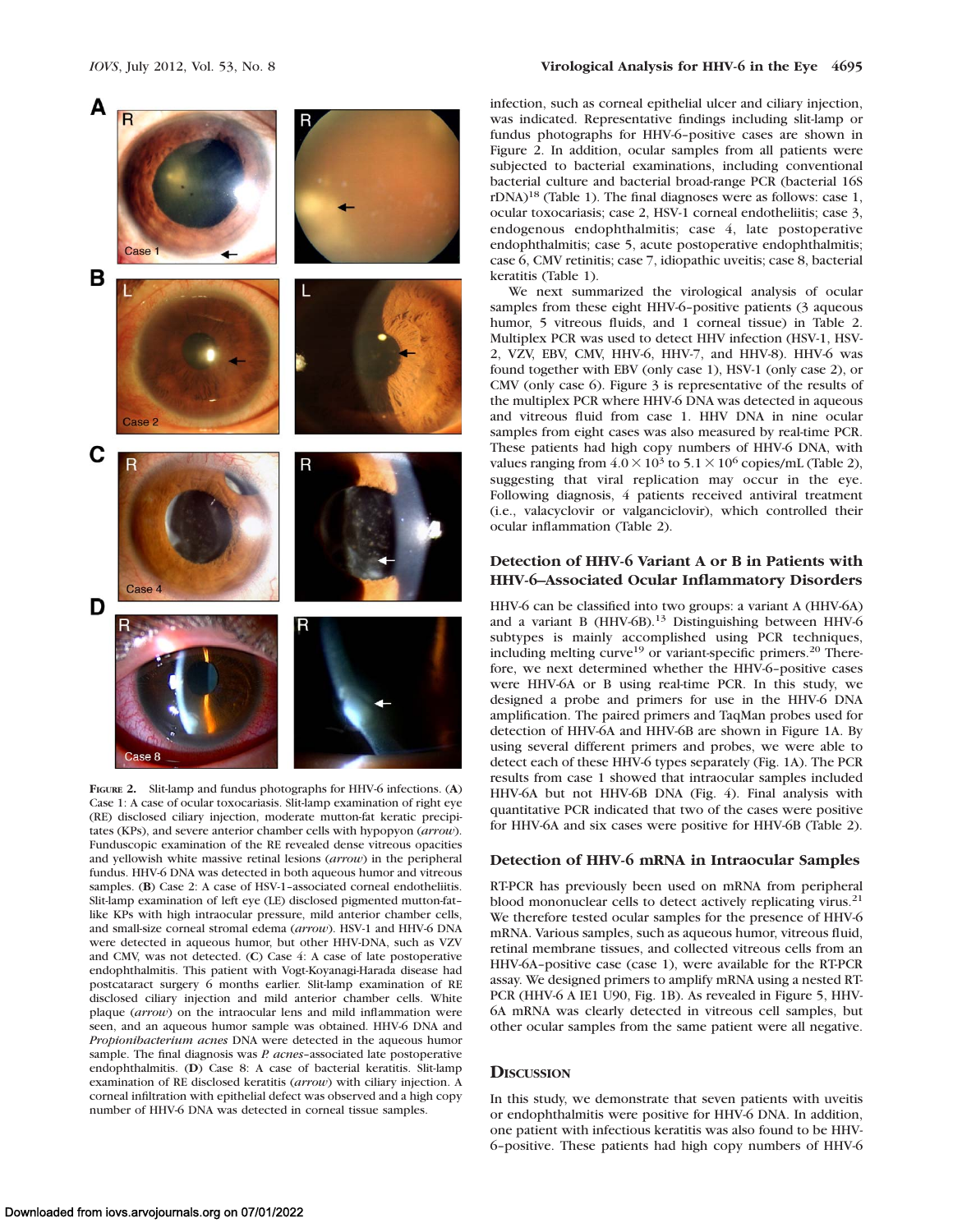

FIGURE 3. Results for multiplex PCR in a patient with HHV-6–positive uveitis. A significant positive curve was seen at  $52^{\circ}$ C, indicating detection of HHV-6 genomic DNA in the ocular fluids (case 1). DNA from other herpes viruses, such as HSV1, HSV2, VZV, EBV, CMV, HHV7, and HHV8, was not detected in this sample.

DNA, and two cases were found to be HHV-6 type A and six cases were type B. In addition, HHV-6 mRNA was detected in intraocular samples from HHV-6–positive patients, suggesting that viral replication or reactivation may occur in the eye.

Recently, Cohen et al.<sup>5</sup> reported that HHV-6A DNA could be detected by PCR in vitreous fluid from a patient with CMVassociated retinitis when vitreous fluids were assayed from 101 patients with ocular inflammation for HHV-6A, HHV-6B, and HHV-7. HHV-6B DNA was also detected in vitreous fluid from a patient with idiopathic uveitis in the absence of CMV DNA. This study suggests that HHV-6A and HHV-6B DNA are detectable in approximately 1% of vitreous samples from patients with ocular inflammation. In our study, we show that HHV-6 DNA was detectable in 2% of ocular samples from patients with intraocular inflammation following screening for HHV-1 to  $-8$  infection using multiplex PCR.

In a previous study,<sup>16</sup> we found that intraocular HHV DNA was detectable in a wide range of herpes virus–associated uveitis cases when analysis was performed using multiplex PCR. PCR is a valuable tool for the diagnosis of herpetic uveitis and it is now possible to exclude nonherpetic uveitis patients using this method. Moreover, de Boer et al.<sup>8</sup> previously found that in patients with herpetic anterior uveitis, PCR was more frequently positive than the Goldmann-Witmer coefficient. HHV-6 has been implicated in ocular inflammation, most remarkably when the posterior segment of the eye was affected.6,7,10–12 On the other hand, the role of HHV-6 as a cause of anterior uveitis is inconclusive and further studies are required. As revealed in this study, we found three cases of anterior inflammatory diseases including keratitis and five cases of pan- or posterior inflammatory diseases in the eye.



FIGURE 4. Detection of HHV-6 DNA by quantitative real-time PCR. The real-time PCR results for the samples from case 1 showed that intraocular samples, such as aqueous humor and vitreous fluids, contained a high copy number of HHV-6A DNA, but not HHV-6B DNA.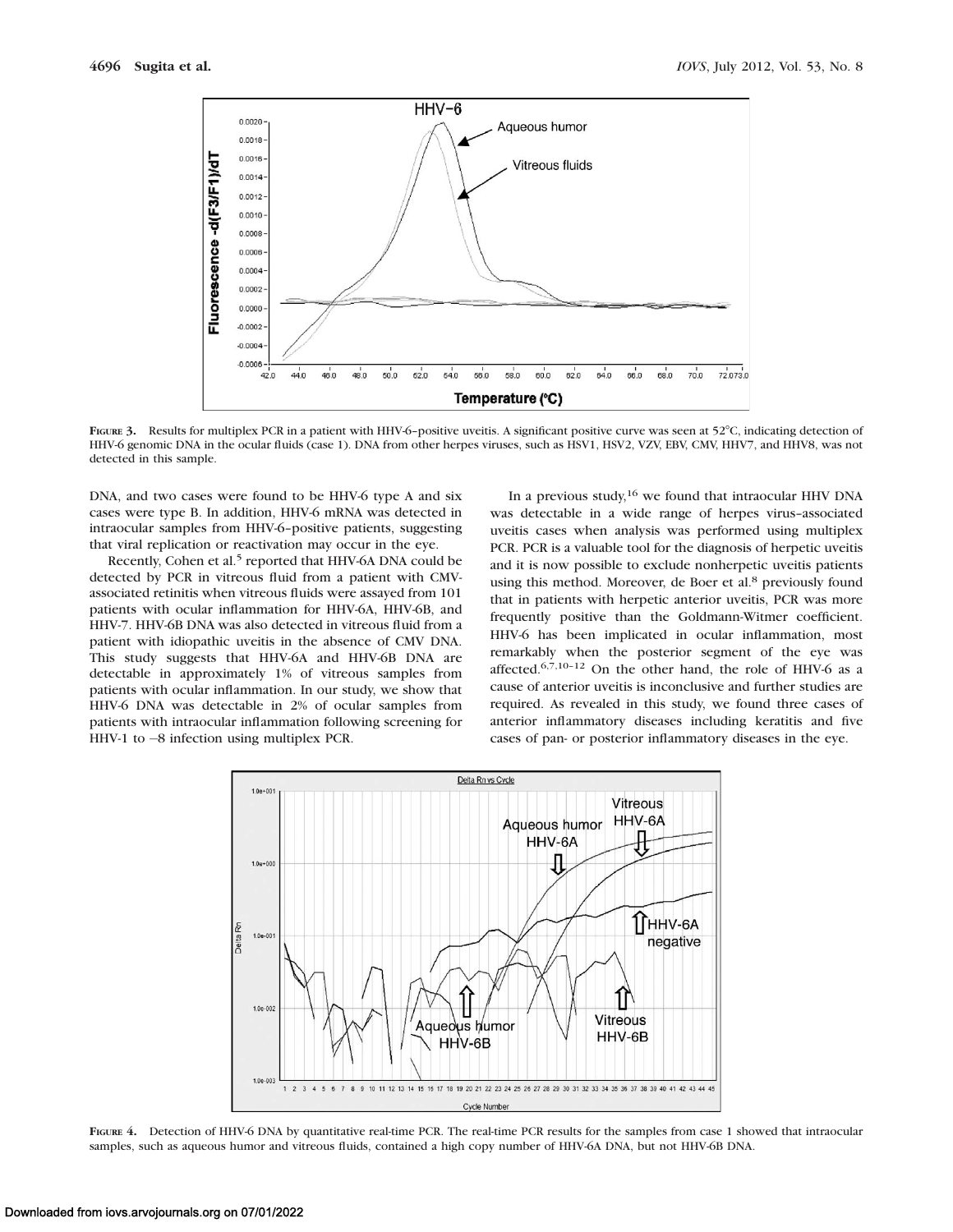

FIGURE 5. Detection of HHV-6 mRNA in intraocular samples. HHV-6A mRNA was detected in samples from vitreous cells, but other ocular samples, such as aqueous humor, vitreous fluids, and retinal membrane tissues were all negative (lower image). All samples, including control RNA, were positive for β-actin (upper image).

The detection of HHV-6 in the eye might not be clinically relevant. HHV-6 can latently reside in cells of the lymphoid and myeloid lineage and it may have entered the inflamed eye via immune cells, similar to EBV and human immunodeficiency virus.3,22,23 Thus, HHV-6 DNA has been detected in circulating T cells, monocytes, and leukocytes and may simply have been carried into the eyes in the inflammatory cells as a result of destruction of the blood-retina barrier. Our data indicate that most HHV-6 DNA in intraocular fluids of inflamed eyes might be a consequence of the release of HHV-6 DNA from resident ocular cells caused by intraocular inflammation. A high copy number of HHV-6 DNA was detected in patients with severe ocular inflammation, pan- or posterior uveitis, or endophthalmitis (Tables 1 and 2). This is supported by the findings of Arao et al., $24$  who showed that HHV-6 can infect human retinal pigment epithelial cells.

We detected HHV-6 in only one patient with an ocular surface inflammatory disorder. The patient was a young healthy donor suffering from atopic dermatitis. Okuno et al.<sup>9</sup> recently reported that 14 of 22 patients with corneal inflammation were positive for HHV-6, suggesting that the association of HHV-6 with disease was more frequent than with other herpes viruses, such as HSV-1. Thus, HHV-6 may be another sole causative agent of corneal inflammation.

HHV-6 reactivation frequently accompanies CMV reactivation,<sup>25</sup> and the presence of HHV-6A DNA in the eye may simply reflect the immunocompromised state of the patient. Case 6 in this study was a patient with CMV retinitis who was also found to be HHV-6A DNA-positive; however, with the exception of this patient, our HHV-6 PCR-positive patients were neither young nor immunosuppressed. We previously used multiplex PCR to search for HHV-6 in ocular fluids from 100 patients with uveitis and detected HHV-6A DNA in one patient with severe unilateral uveitis (case  $1$ ).<sup>7</sup> This patient's ocular fluid also contained antibodies to Toxocara canis larvae and we finally diagnosed ocular toxocariasis and HHV6-related panuveitis.7 In this study, 7 patients were found to have other infectious agents, including bacteria, other herpes viruses (HSV-1), and parasites (Toxocara); however, it is unclear whether HHV-6 was the predominant pathogen. It is assumed that HHV-6 infections play a secondary role in the pathogenesis of ocular inflammation. Therefore, we tested intraocular samples for the presence of HHV-6 mRNA. Additional tests for HHV-6 RNA or protein in ocular tissues would have been

more definitive and provided evidence of HHV-6 replication. We found HHV-6A mRNA and a high copy number of HHV-6 DNA in the same sample from a patient with ocular toxocariasis (case 1). As far as we know, this is the first report of detection of both HHV-6 DNA and mRNA in an ocular sample. The RT-PCR assay can reliably differentiate between latent and actively replicating HHV-6 and its use should allow an insight into the pathogenesis of this ubiquitous virus as previously reported.<sup>21</sup>

In conclusion, ocular samples collected from patients with infectious ocular disorders can contain a high copy number of HHV-6 DNA. The HHV-6–positive case was found to have HHV-6 DNA and mRNA in the inflamed eye. We are currently conducting experiments to determine whether HHV-6 type A and type B can infect ocular cells, such as retinal pigment epithelium, in vitro. Infected ocular cells can produce inflammatory cytokines and chemokines that differ from those in normal uninfected cells.

#### Acknowledgments

Kenji Nagata (Department of Ophthalmology, Kyoto Prefectural University of Medicine) and Yu Kaneko (Department of Ophthalmology, Yamagata University) collected and sent the samples used in this study. We are grateful for the expert technical assistance of Shizu Inoue.

#### References

- 1. Qavi HB, Green MT, Pearson G, Ablashi D. Possible role of HHV-6 in the development of AIDS retinitis. In Vivo. 1994;8: 527–532.
- 2. Fillet AM, Reux I, Joberty C, et al. Detection of human herpes virus 6 in AIDS-associated retinitis by means of in situ hybridization, polymerase chain reaction and immunohistochemistry. J Med Virol. 1996;49:289–295.
- 3. Mitchell SM, Fox JD, Tedder RS, Gazzard BG, Lightman S. Vitreous fluid sampling and viral genome detection for the diagnosis of viral retinitis in patients with AIDS. J Med Virol. 1994;4:336–340.
- 4. de Groot-Mijnes JD, de Visser L, Zuurveen S, et al. Identification of new pathogens in the intraocular fluid of patients with uveitis. Am J Ophthalmol. 2010;150:628–636.